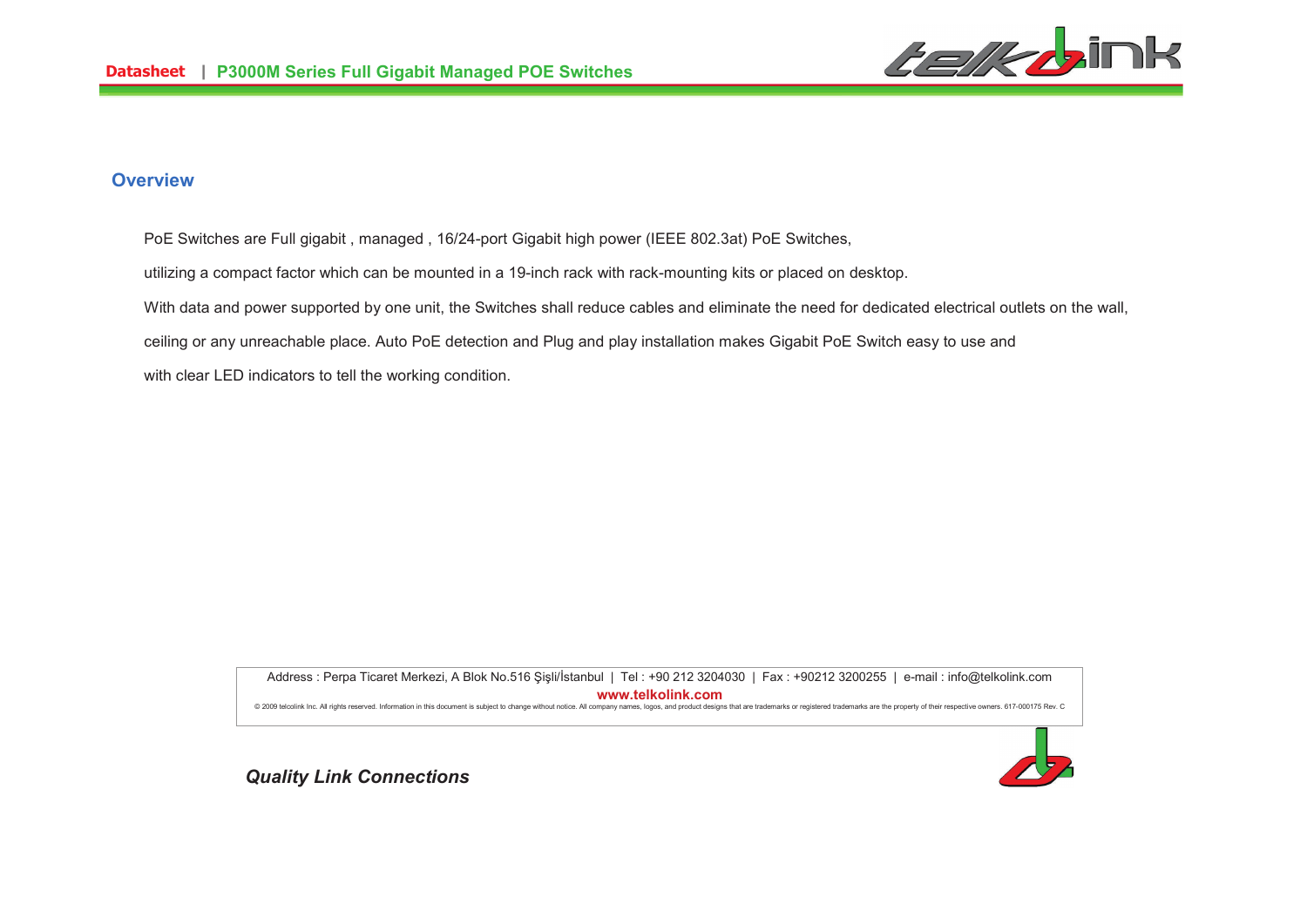#### **Hardware Features**

|                                                                                                                                                                                | P3018M-16POE-150W             |                              | P3018M-16POE-300W              |
|--------------------------------------------------------------------------------------------------------------------------------------------------------------------------------|-------------------------------|------------------------------|--------------------------------|
| the first terms of the<br>2000 3000<br>$-0.0$                                                                                                                                  | 16*10/100/1000M PoE ports;;   | <b>Commercial</b>            | 16*10/100/1000M PoE ports;;    |
|                                                                                                                                                                                | 2* Gigabit SFP ports;         | <b>COOC COOC</b><br>$- 0.01$ | 2* Gigabit SFP ports;          |
|                                                                                                                                                                                | IEEE 802.3af/at-compliant;    |                              | IEEE 802.3af/at-compliant;     |
|                                                                                                                                                                                | Total Power Consumption:150W. |                              | Total Power Consumption: 300W. |
| <b>And in the send of the company's the company's the company's the company's the company's the company's the company's</b><br><u> AAAA AAAA AAAA</u><br><b>UUUU UUUU UUUU</b> | P3026M-24POE-300W             |                              | P3026M-24POE-450W              |
|                                                                                                                                                                                | 24*10/100/1000M PoE ports;;   |                              | 24*10/100/1000M PoE ports;;    |
|                                                                                                                                                                                | 2* Gigabit SFP ports;         |                              | 2* Gigabit SFP ports;          |
|                                                                                                                                                                                | IEEE 802.3af/at-compliant;    |                              | IEEE 802.3af/at-compliant;     |
|                                                                                                                                                                                | Total Power Consumption:300W. |                              | Total Power Consumption: 450W. |

Address : Perpa Ticaret Merkezi, A Blok No.516 Şişli/İstanbul | Tel : +90 212 3204030 | Fax : +90212 3200255 | e-mail : info@telkolink.com **%%%&-&'**@ 2009 telcolink Inc. All rights reserved. Information in this document is subject to change without notice. All company names, logos, and product designs that are trademarks or registered trademarks are the property of th

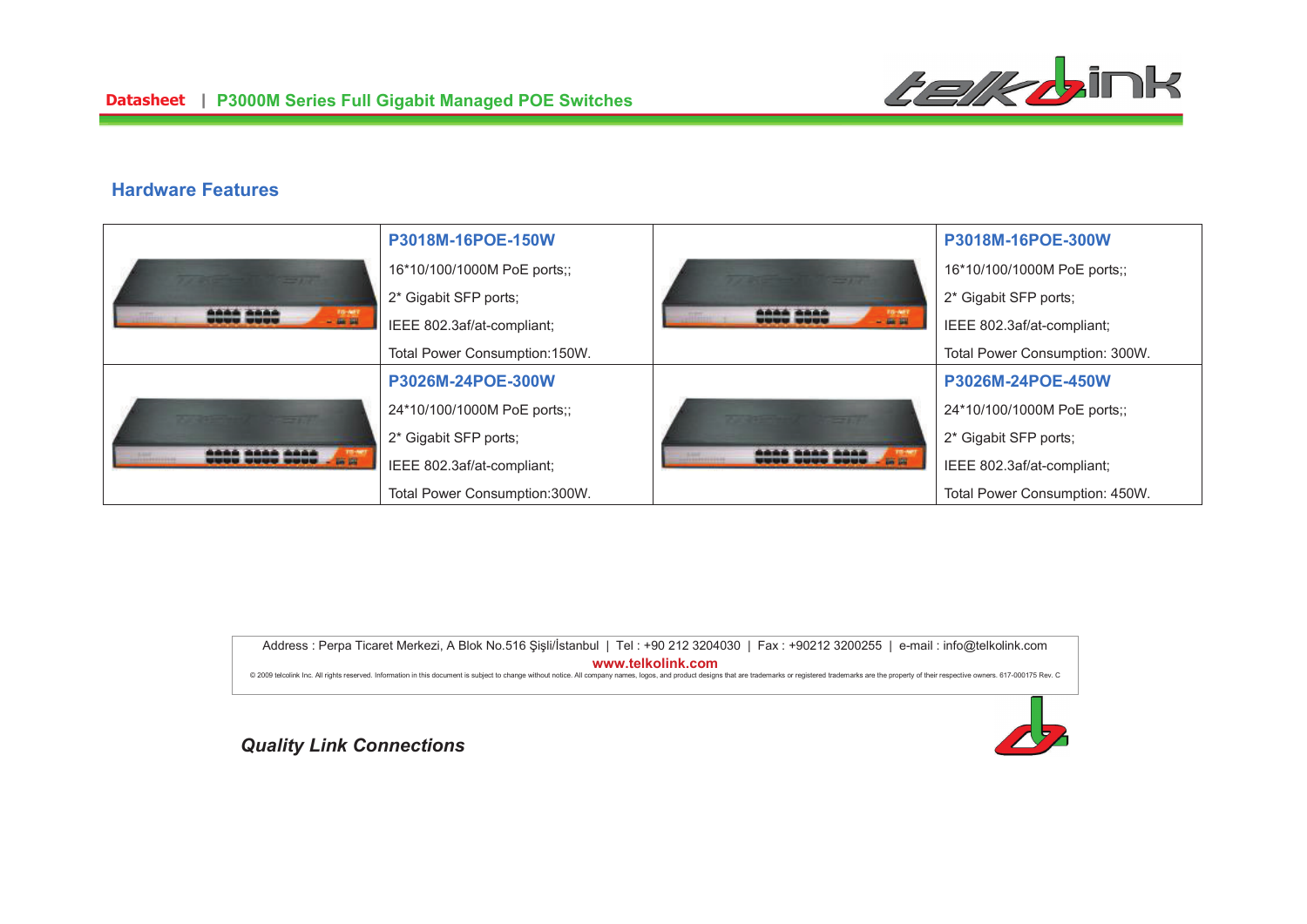

#### **Characteristics**

- n **P3018M-16POE-150W**: Max Output Power: 150W, supports at most 9\* 802.3af-compliant powered devices(power/port: 15.4W) or 4\*802.3at-compliant powered devices(power/port:30W);
- n **P3018M-16POE-300W**: Max Output Power: 300W, supports at most 16\* 802.3af-compliant powered devices(power/port: 15.4W) or 9\*802.3at-compliant powered devices(power/port:30W);
- n **P3026M-24POE-300W**: Max Output Power: 300W, supports at most 19\* 802.3af-compliant powered devices(power/port: 15.4W) or 9\*802.3at-compliant powered devices(power/port:30W);
- n**P3026M-24POE-450W**: Max Output Power: 450W, supports at most 24\* 802.3af-compliant powered devices(power/port: 15.4W) or

14\*802.3at-compliant powered devices(power/port:30W);

- nCompatible with both IEEE802.3at(30W) and IEEE802.3af(15.4W), can supply power to PDs under these two standards;
- nTransmitting electronic power together with data through a single network cable, free of power lines;
- nAutomatically detect and supply power to IEEE802.3at and IEEE 802.3af compliant powered devices(PDs);
- n Advanced SAFC function, only supply power to IEEE 802.3af/at compliant PDs, no worry about damaging other private standard PoE devices or devices without PoE function;
- nSupport port power supply prioritization, guarantee the continuous power supply of key nodes;
- n Up to 100m network cable transmitting distance, support flexible network expansion without power line deployment concerns. Users can freely fix their wireless APs, IP cameras or other end devices on the wall or ceiling;
- nBuilt-in PSE power supply module, plug-and play design, easy to install;

Address : Perpa Ticaret Merkezi, A Blok No.516 Şişli/İstanbul | Tel : +90 212 3204030 | Fax : +90212 3200255 | e-mail : info@telkolink.com **%%%&-&'**@ 2009 telcolink Inc. All rights reserved. Information in this document is subject to change without notice. All company names, logos, and product designs that are trademarks or registered trademarks are the property of th

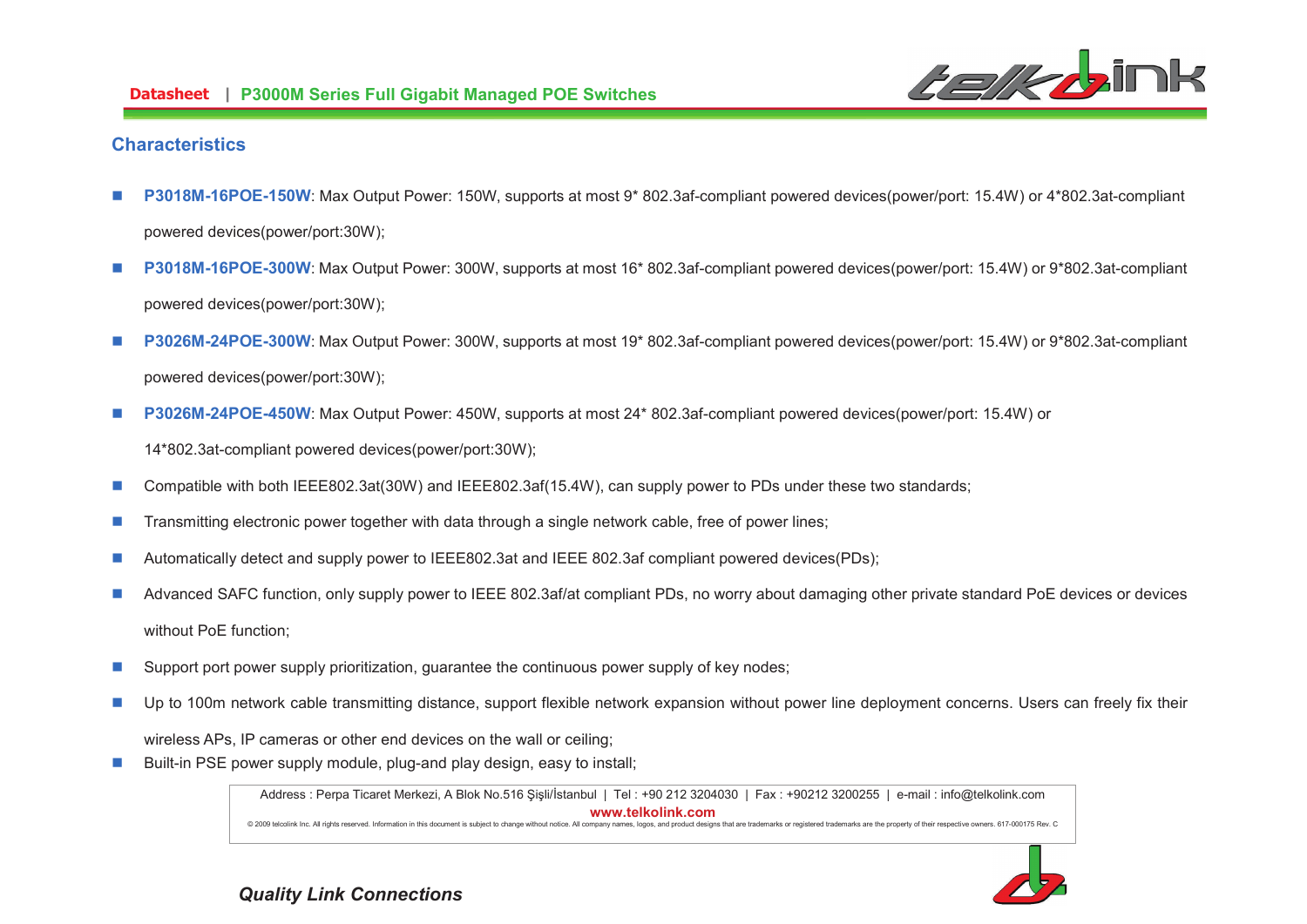# **-- P3000M Series Full Gigabit Managed POE Switches**



- nHigh security performance defending against power surge;
- nSupport short-circuit protection function, the switch will automatically start short-circuit function and cut off the power supply when there is high-current or other power failures, which can efficiently defend against device damage or network failures caused by line fault or wrong installation;
- n Energy-saving green design, support auto-switch to standby mode and auto-detect cable length. It will stay in standby mode and save the power when the port is disconnected , or provide a lower transmission power when the network cable is less than 10m;
- nSupport simple WEB management, easy to configure the functions of switches.

Address : Perpa Ticaret Merkezi, A Blok No.516 Şişli/İstanbul | Tel : +90 212 3204030 | Fax : +90212 3200255 | e-mail : info@telkolink.com **%%%&-&'**@ 2009 telcolink Inc. All rights reserved. Information in this document is subject to change without notice. All company names, logos, and product designs that are trademarks or registered trademarks are the property of th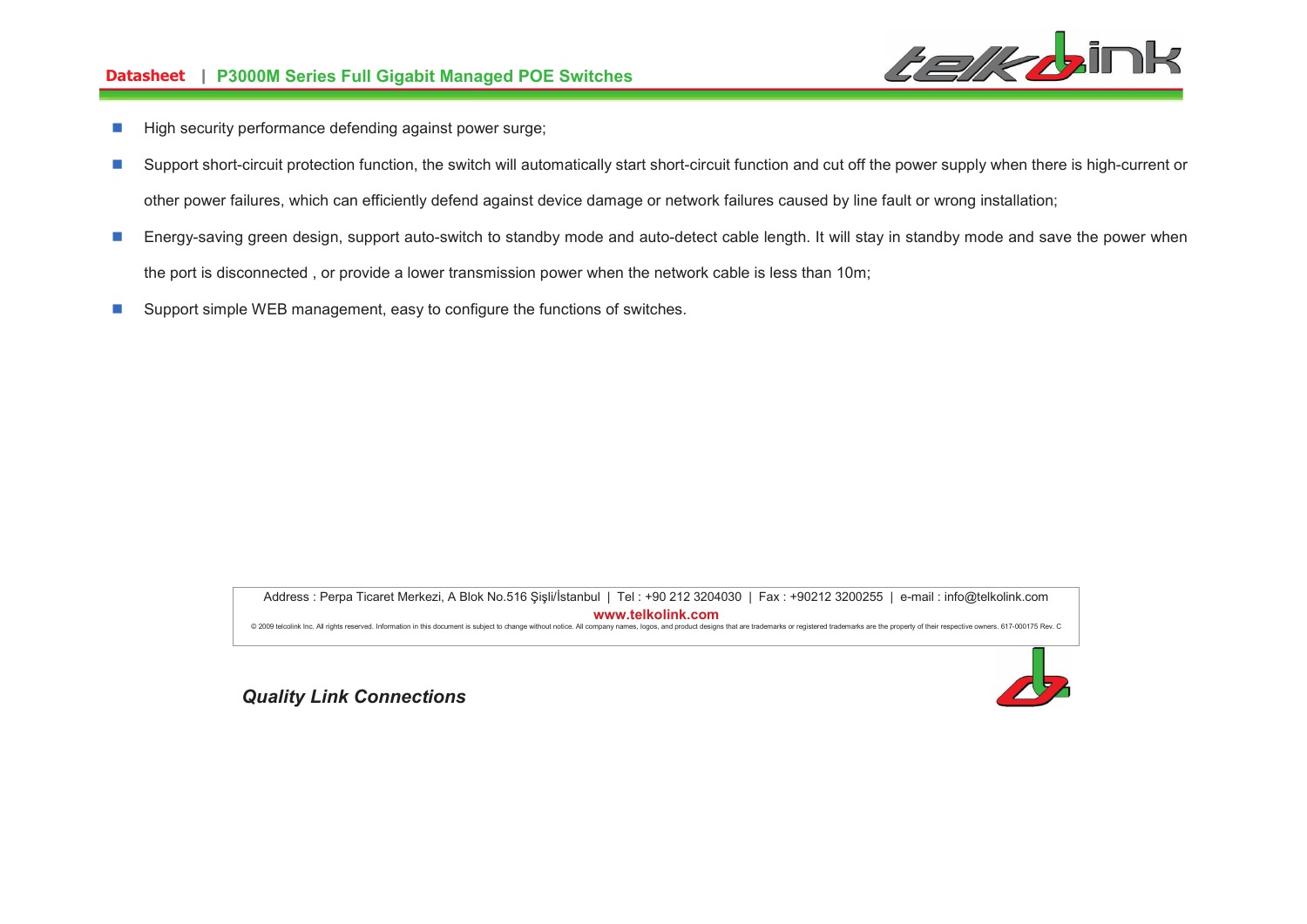

## **Product Specifications**

| <b>Items</b>                   | P3018M-16POE-150W                                    | P3018M-16POE-300W               | P3026M-24POE-300W               | P3026M-24POE-450W               |
|--------------------------------|------------------------------------------------------|---------------------------------|---------------------------------|---------------------------------|
| <b>Fixed Ports</b>             | 16*10/100/1000M PoE ports                            | 16*10/100/1000M PoE ports       | 24*10/100/1000M PoE ports       | 24*10/100/1000M PoE ports       |
|                                | 2 * Gigabit SFP ports                                | 2 * Gigabit SFP ports           | 2 * Gigabit SFP ports           | 2 * Gigabit SFP ports           |
| PoE standards                  | IEEE802.3af/at                                       | IEEE802.3af/at                  | IEEE802.3af/at                  | IEEE802.3af/at                  |
| Max Output Power(single port)  | 30W                                                  | 30W                             | 30W                             | 30W                             |
| <b>Total Power Consumption</b> | 150W                                                 | 300W                            | 300W                            | 450W                            |
| PoE Pin-out                    | $1/2(+)$ , $3/6(-)$ ; Customized $4/5(+)$ , $7/8(-)$ |                                 |                                 |                                 |
| <b>Switching Capacity</b>      | $\geq$ 36Gbps                                        |                                 | $\geq$ 52Gbps                   |                                 |
| <b>Forwarding Mode</b>         | Full wire-speed storage and forwarding               |                                 |                                 |                                 |
|                                | 10M: 14880pps/port                                   |                                 |                                 |                                 |
| <b>Forwarding Rate</b>         | 100M: 148809pps/port                                 |                                 |                                 |                                 |
|                                | 1000M: 1488095pps/port                               |                                 |                                 |                                 |
| <b>Operation Temperature</b>   | $-20\nthicksim50^{\circ}$ C                          |                                 |                                 |                                 |
| <b>Storage Temperature</b>     | $-40 - 70$ °C                                        |                                 |                                 |                                 |
| <b>Operation Humidity</b>      | $10\% \sim 90\%$ (non-condensing)                    |                                 |                                 |                                 |
| <b>Storage Humidity</b>        | $5\% \sim 95\%$ (non-condensing)                     |                                 |                                 |                                 |
| <b>Dimensions</b>              | 440 (L)×285(W)44.5(H)mm                              |                                 | 440 (L)×285(W)44.5(H)mm         |                                 |
| <b>Input Power Supply</b>      | AC: 90-264V~ 50-60Hz/150W                            | AC: $90-264V \sim 50-60Hz/300W$ | AC: $90-264V \sim 50-60Hz/300W$ | AC: $90-264V \sim 50-60Hz/450W$ |
| Weight                         | $8Kq$                                                |                                 | $<$ 10 $Kq$                     |                                 |
| <b>LED Indicator</b>           | Power, Link/Act, PoE Status                          |                                 |                                 |                                 |
| <b>Energy Saving</b>           | Comply with "EEE" Energy Efficient Ethernet          |                                 |                                 |                                 |

Address : Perpa Ticaret Merkezi, A Blok No.516 Şişli/İstanbul | Tel : +90 212 3204030 | Fax : +90212 3200255 | e-mail : info@telkolink.com **%%%&-&'**

@ 2009 telcolink Inc. All rights reserved. Information in this document is subject to change without notice. All company names, logos, and product designs that are trademarks or registered trademarks are the property of th

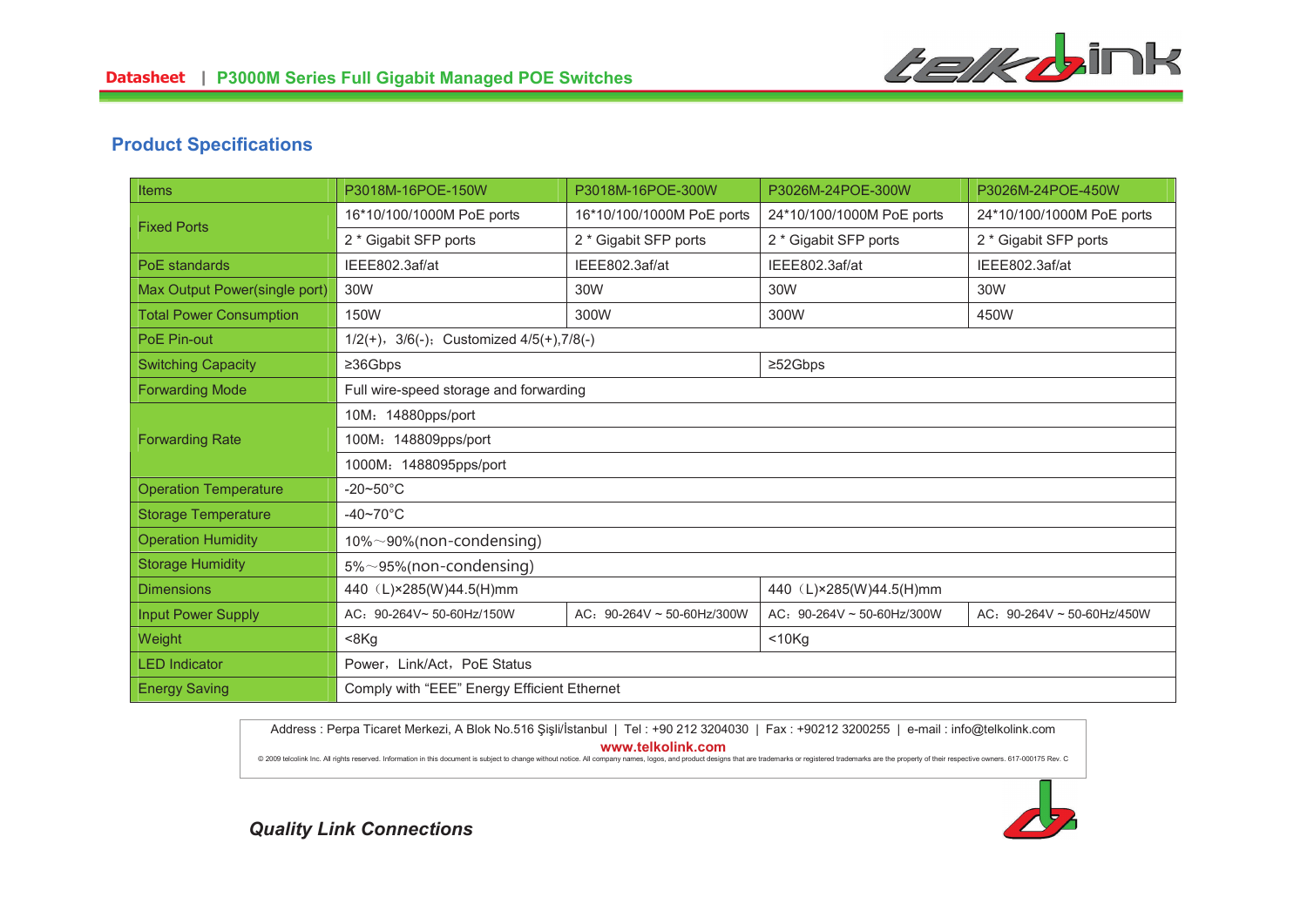

### **Service Characteristics**

| <b>Items</b>                   | P3018M-16POE-150W                                                                                                         | P3018M-16POE-300W | P3026M-24POE-300W | P3026M-24POE-450W |
|--------------------------------|---------------------------------------------------------------------------------------------------------------------------|-------------------|-------------------|-------------------|
| <b>Standards and Protocols</b> | IEEE 802.3af, Power Over Ethernet                                                                                         |                   |                   |                   |
|                                | IEEE 802.3at, Power Over Ethernet Plus                                                                                    |                   |                   |                   |
|                                | IEEE 802.3u, 100BASE-TX                                                                                                   |                   |                   |                   |
|                                | IEEE 802.3ab, 1000 BASE-T                                                                                                 |                   |                   |                   |
|                                | IEEE 802.3z, 1000 BASE-X                                                                                                  |                   |                   |                   |
|                                | IEEE 802.3ad, Static or Dynamic Link Aggregation                                                                          |                   |                   |                   |
|                                | IEEE 802.3x, Full-Duplex Flow Control                                                                                     |                   |                   |                   |
|                                | IEEE 802.3az, EEE(Energy Efficient Ethernet)                                                                              |                   |                   |                   |
|                                | IEEE 802.1q, VLAN                                                                                                         |                   |                   |                   |
|                                | IEEE 802.1p, QoS/CoS                                                                                                      |                   |                   |                   |
|                                | IEEE 802.1d, STP(Spanning Tree Protocol)                                                                                  |                   |                   |                   |
|                                | IEEE 802.1w, RSTP(Rapid Spanning Tree Protocol)                                                                           |                   |                   |                   |
| <b>MAC Address Table</b>       | Up to 16K MAC addresses                                                                                                   |                   |                   |                   |
|                                | Support auto-update, two-way learning                                                                                     |                   |                   |                   |
|                                | Support up to 4096 VLANs                                                                                                  |                   |                   |                   |
| <b>VLAN</b>                    | Port-based VLANs                                                                                                          |                   |                   |                   |
|                                | VLANs based on IEEE 802.1q                                                                                                |                   |                   |                   |
| <b>Spanning Tree</b>           | Support Spanning Tree Protocol                                                                                            |                   |                   |                   |
|                                | Support Rapid Spanning Tree Protocol(RSTP)                                                                                |                   |                   |                   |
| <b>Link Aggregation</b>        | Support 8 aggregation groups, and a maximum of 4 ports in each aggregation group                                          |                   |                   |                   |
| <b>Ring Protection</b>         | Support Ring Protection, provide real-time detecting, quick alarm, precise localization, smart blocking and auto-recovery |                   |                   |                   |
| Port Isolation                 | Isolation between downlink ports without influence the communication between downlink and uplink ports                    |                   |                   |                   |
| <b>Port Flow Control</b>       | Back-pressure traffic control under Half-Duplex mode                                                                      |                   |                   |                   |

Address : Perpa Ticaret Merkezi, A Blok No.516 Şişli/İstanbul | Tel : +90 212 3204030 | Fax : +90212 3200255 | e-mail : info@telkolink.com **%%%&-&'**

@ 2009 telcolink Inc. All rights reserved. Information in this document is subject to change without notice. All company names, logos, and product designs that are trademarks or registered trademarks are the property of th

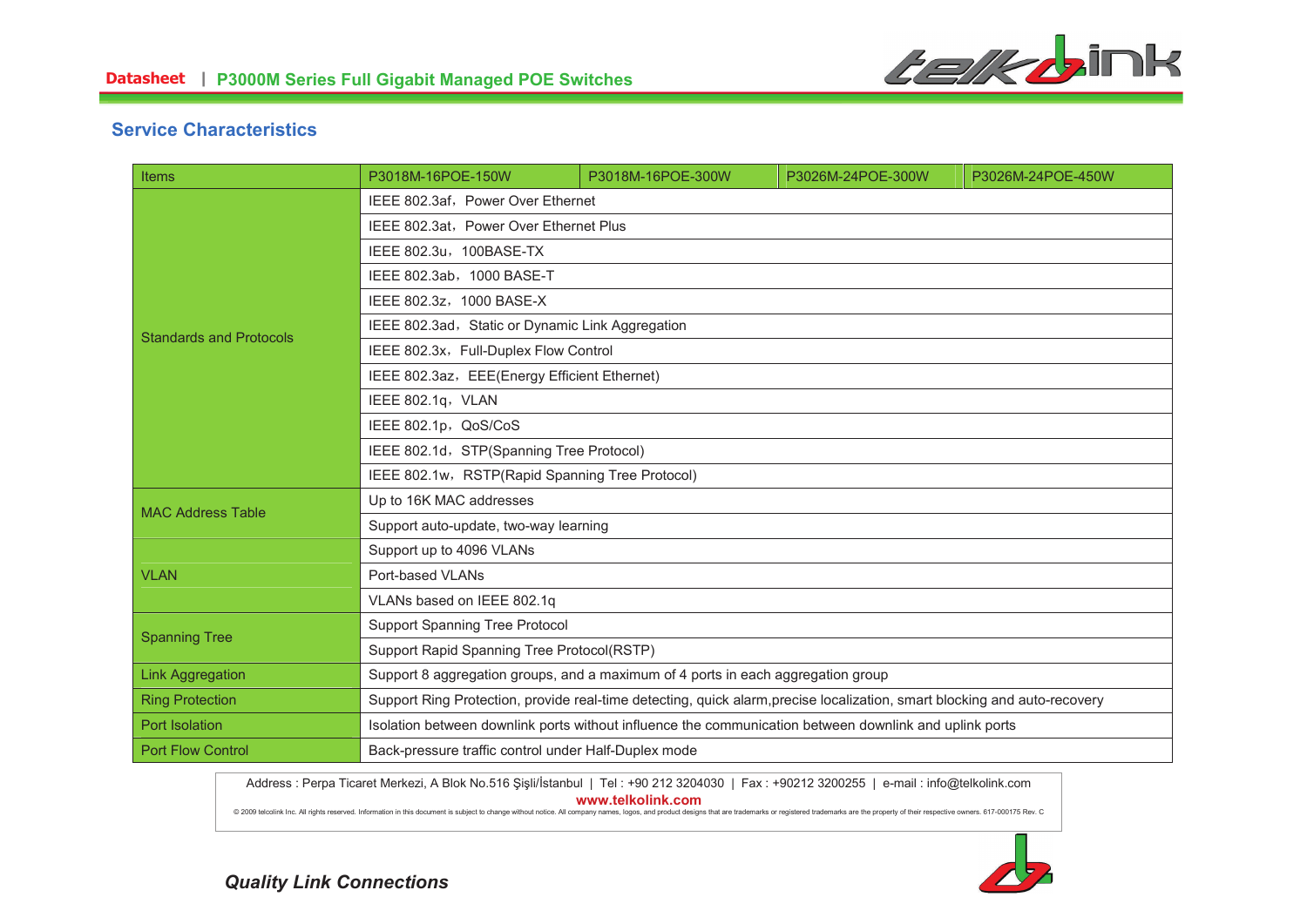

|                                 | IEEE 802.3x traffic control under Full-Duplex mode                                                 |  |
|---------------------------------|----------------------------------------------------------------------------------------------------|--|
| <b>Port Rate Restriction</b>    | Port-based ingress or egress rate limiting                                                         |  |
| Jumbo Frame                     | Maximum supports 9216 Byte                                                                         |  |
| <b>Multicast Control</b>        | <b>Support IGMP Snooping</b>                                                                       |  |
| <b>Storm Suppression</b>        | Support the suppression of broadcast storm based on forwarding rate                                |  |
| <b>Security</b>                 | Port-base MAC address binding                                                                      |  |
|                                 | Security restriction on port-based MAC address quantity                                            |  |
| QOS                             | SP (Strict Priority)                                                                               |  |
|                                 | WFQ (Weighted Fair Queuing)                                                                        |  |
|                                 | WRR (Weighted Round Robin)                                                                         |  |
|                                 | 802.1p(Port Queuing Priority)                                                                      |  |
|                                 | Differentiated Service Code Point(DSCP Priority)                                                   |  |
| PoE ouput priority Management   | Supported                                                                                          |  |
|                                 | 10/100Base-TX: UTP category 3/4/5 cables( Maximum 100m)                                            |  |
| <b>Physic Medium</b>            | 1000Base-T: UTP Category 5 cable( Maximum 100m)                                                    |  |
|                                 | 1000Base-SX: fiber with 850nm wavelength, supports a max transmission distance of 550m             |  |
|                                 | 1000Base-LX: fiber with 1310nm / 1550nm wavelength, supports a max transmission distance of 80km   |  |
| <b>Network Cable Deployment</b> | Support Auto-MDIX function, automatically identify straight forward cable and cross-over cable     |  |
| <b>Negotiation Pattern</b>      | Support port auto-negotiation function(automatically negotiate transmission rate and Duplex modes) |  |
|                                 | Detect the connectivity of network cables                                                          |  |
|                                 | Uploading or downloading of the configuration data                                                 |  |
| Maintenance                     | Uploading of upgrade patch                                                                         |  |
|                                 | WEB-based reset to factory defaults                                                                |  |
|                                 | Support port short-circuit reset to factory defaults                                               |  |
| Management                      | Support WEB-based management                                                                       |  |

Address : Perpa Ticaret Merkezi, A Blok No.516 Şişli/İstanbul | Tel : +90 212 3204030 | Fax : +90212 3200255 | e-mail : info@telkolink.com

**%%%&-&'**

@ 2009 telcolink Inc. All rights reserved. Information in this document is subject to change without notice. All company names, logos, and product designs that are trademarks or registered trademarks are the property of th